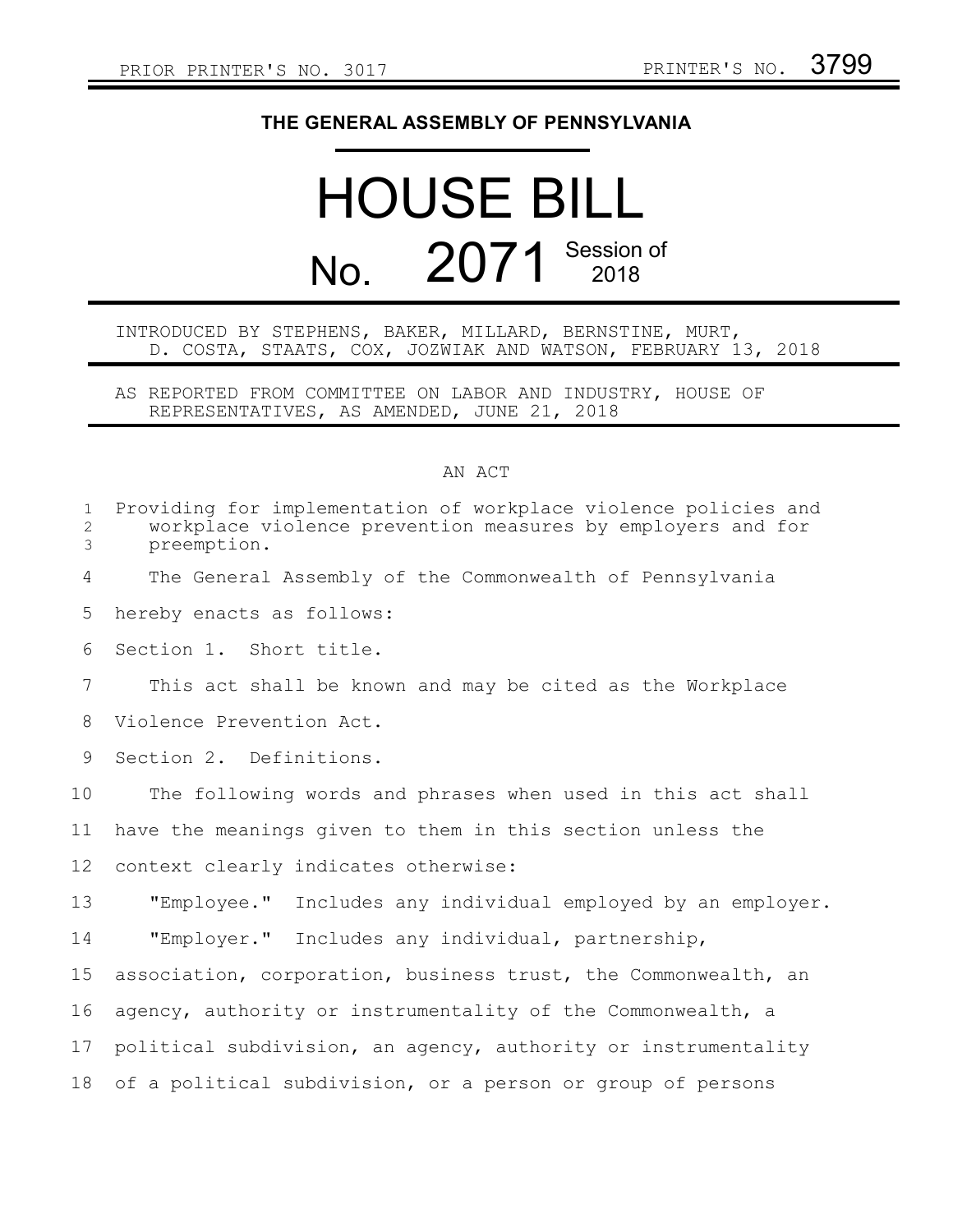acting, directly or indirectly, in the interest of an employer in relation to any employee. 1 2

"Workplace violence." Violence, a threat of violence, harassment, intimidation or extremely disruptive behavior by a person against an employee which occurs during the course of the employee's employment or as the result of the employment. 3 4 5 6

"Workplace violence policy." A written policy created by an employer to provide for workplace rules and procedures intended to prevent or respond to workplace violence. 7 8 9

"Workplace violence prevention measure." An action taken by an employer for the purpose of preventing or reducing the incidence or severity of workplace violence. The term includes, but is not limited to: 10 11 12 13

(1) Providing training for employees with regard to the employer's workplace violence policy or general training on how to prevent and respond to workplace violence. 14 15 16

(2) Hiring or retaining security personnel to provide protection from workplace violence. 17 18

(3) Deploying electronic security systems, alarms, surveillance systems or other electronic measures intended to identify, monitor or make employees aware of potential workplace violence. 19 20 21 22

(4) Physically modifying the employer's premises or restricting access to certain parts of the premises in a manner intended to provide for the protection of employees. 23 24 25

(5) Installing barriers, locks, doors, bulletproof or bullet-resistant windows or other obstructions, partitions or any other physical deterrent intended to provide for the protection of employees. 26 27 28 29

Section 3. Employer rights. 30

20180HB2071PN3799 - 2 -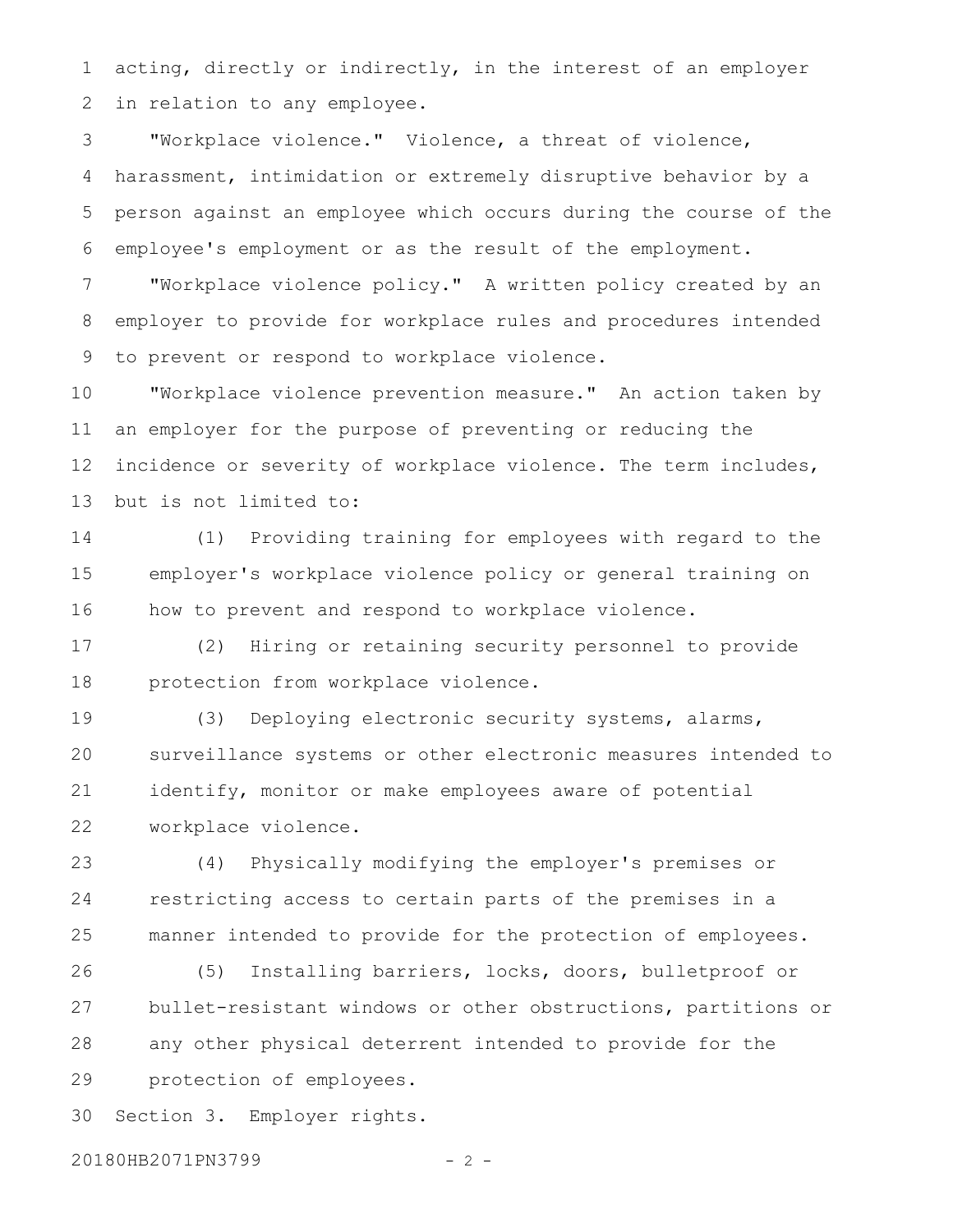An employer shall have the right, at the employer's discretion, to implement a workplace violence policy or any workplace violence prevention measure to provide for the safety of employees provided in compliance with applicable Federal and State law. 1 2 3 4 5

Section 4. Preemption. 6

(a) General rule.--This act shall preempt and supersede any municipal ordinance, rule, policy or licensure requirement concerning the subject matter of this act. THAT LIMITS, RESTRICTS OR PROHIBITS AN EMPLOYER FROM IMPLEMENTING A WORKPLACE VIOLENCE PREVENTION POLICY OR WORKPLACE VIOLENCE PREVENTION MEASURE. **<--** 7 8 9 10 11 12

(b) Regulation or restriction of workplace violence policy or prevention measure.--An ordinance, rule, policy or licensure requirement enacted by a municipality which regulates or LIMITS, **<-** restricts OR PROHIBITS workplace violence policies or any workplace violence prevention measure is void. **<--** 13 14 15 16 17

(c) Rebuttable presumption.--There shall be a rebuttable presumption that a municipal ordinance, rule, policy or licensure requirement THAT LIMITS, RESTRICTS OR PROHIBITS A WORKPLACE VIOLENCE POLICY OR ANY WORKPLACE VIOLENCE PREVENTION MEASURE TO PROVIDE FOR THE SAFETY OF EMPLOYEES is preempted by this act, if the workplace violence policy or workplace violence prevention measure: **<--** 18 19 20 21 22 23 24

25

26

27

28

29

30

(1) is not prohibited by Federal or State law; and (2) is consistent with recommendations issued by the United States Occupational Safety and Health Administration. (d) Applicability.--This section shall not apply to a mandate enacted by a municipality affecting an employee or class of employees of the municipality itself.

20180HB2071PN3799 - 3 -